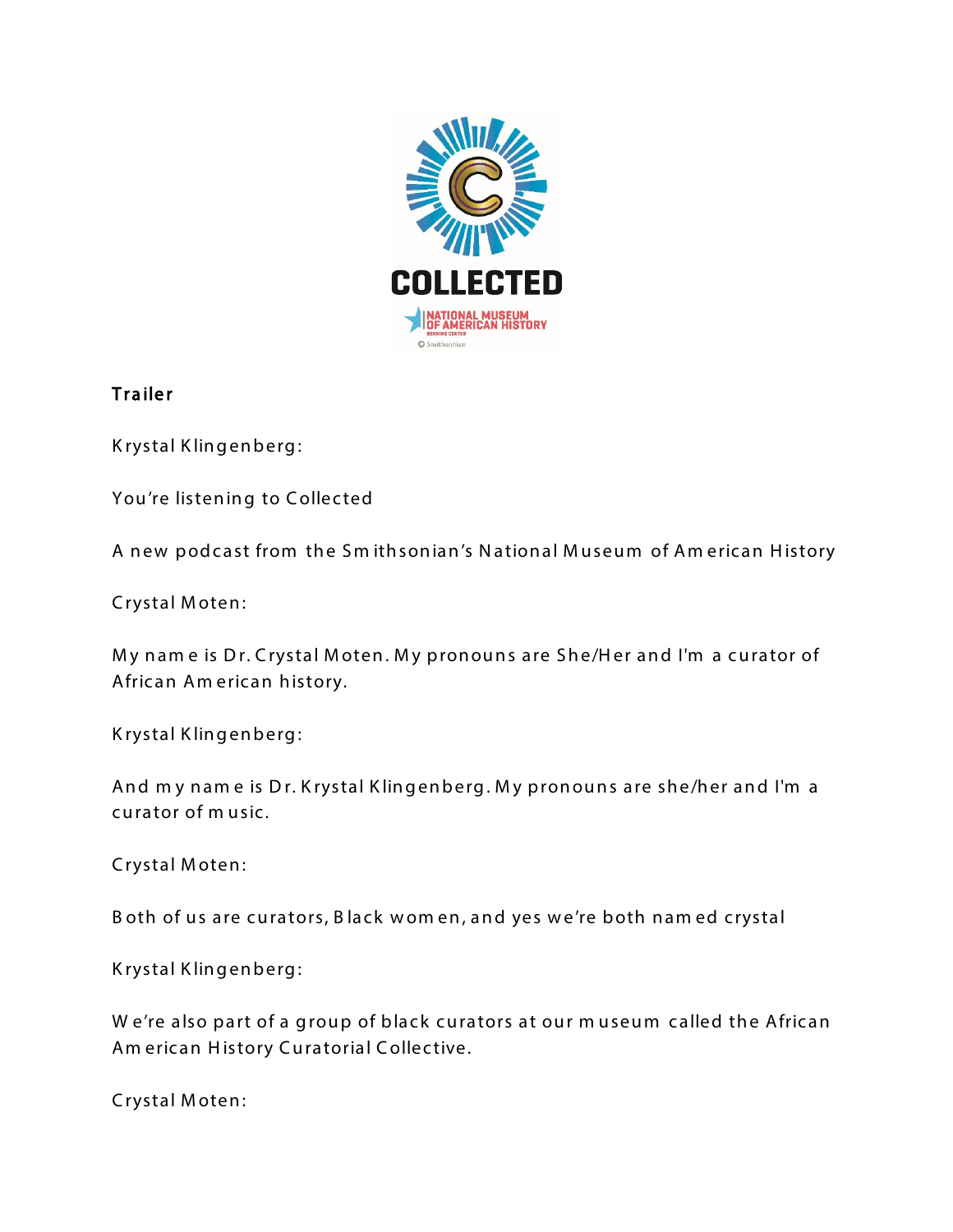Our goal for the Collected Podcast is to connect history with the present and the ongoing fight for civil rights and social justice in Am erican society.

K rystal K lingenberg:

Collected will share stories about Black history and for this first season we're starting with Black Feminism.

Join us on our journey as we re-root ideas, concepts and practices back to B lack fem inism, back to the wom en and femmes who created them.

C rystal M oten :

As more ideas like self-care, intersectionality and identity politics make their way to the mainstream, there hasn't been much discussion about where th ese id eas c am e from .

K rystal K lingenberg:

Or the black wom en who created them, we need to give more credit to Black wom en for their ideas. Take a contem porary exam ple, on Tik Tok there have been young black w om en choreographing viral dances that have becom e major hits but they don't always get credit for their work and this is part of a m uch longer history of black w om en not getting credit for the genius they give to the world.

C rystal M oten:

Over the last six m onths we spoke with several essential voices of Black fem in ism .

K rystal K lingenberg:

The Legendary Barbara Smith, Dr. Brittney Cooper, Dr. Alexis Pauline Gumbs, Paris Hatcher,

C rystal M oten: